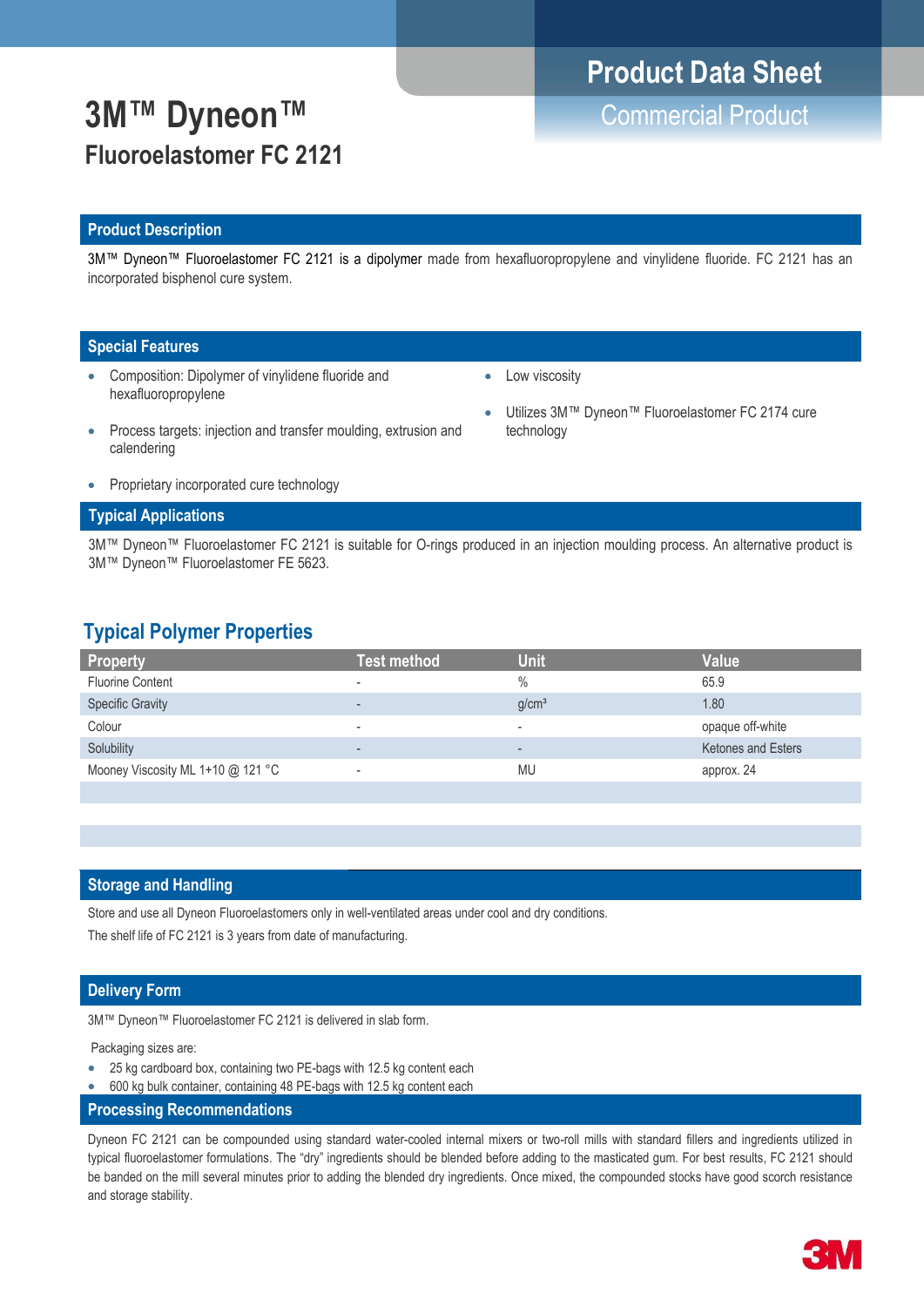# **3M™ Dyneon™**<br>
The Commercial Product **Fluoroelastomer FC 2121**

## **Typical Properties**

| <b>Compound</b>     | Amount (in Parts/100) |
|---------------------|-----------------------|
| FC 2121             | 100                   |
| N-990 MT Black      | 30                    |
| MgO, High Activity  |                       |
| Ca(OH) <sub>2</sub> |                       |
|                     |                       |

## **Typical Rheological Properties (ASTM D5289)**

## **Moving Die Rheometer (MDR2000®)**

**100 cpm, 0.5° Arc, 6 minutes, 177 °C**

| <b>Property</b>                          | <b>Unit</b>    | <b>Value</b> |
|------------------------------------------|----------------|--------------|
| ML, Minimum Torque                       | dNm            | 0.8          |
| Ts2, Time to 2 inch-Ib rise from minimum | <b>Minutes</b> | 1.3          |
| $t'50$ , Time to 50 % cure               | <b>Minutes</b> | 1.5          |
| t'90, Time to 90 % cure                  | <b>Minutes</b> | 2.4          |
| MH, Maximum Torque                       | dNm            | 24.7         |
|                                          |                |              |

## **Typical Physical Properties (ASTM D 412 Method A, Die D)**

### **Press Cure 7 minutes @ 177 °C Post Cure 16 hours @ 230 °C**

| <b>Property</b>            | <b>Unit</b> | <b>Value</b> |
|----------------------------|-------------|--------------|
| Tensile Strength           | <b>MPa</b>  | 15.5         |
| 100 % Modulus              | <b>MPa</b>  | 7.0          |
| <b>Elongation at Break</b> | $\%$        | 180          |
| Hardness (ASTM D 2240)     | Shore A     | 78           |

### **Compression Set on O-rings (ASTM D1414)**

| Air aged 70 hours $@$ 200 °C                          |               |       |
|-------------------------------------------------------|---------------|-------|
| Post cured 16 hours $@$ 230 °C                        | $\frac{0}{0}$ | 20    |
| Post cured 24 hours @ 260 °C                          | $\frac{0}{0}$ | 18    |
| <b>Retraction at Lower Temperatures (ASTM D 1329)</b> |               |       |
| <b>TR10</b>                                           | °C            | $-18$ |
|                                                       |               |       |